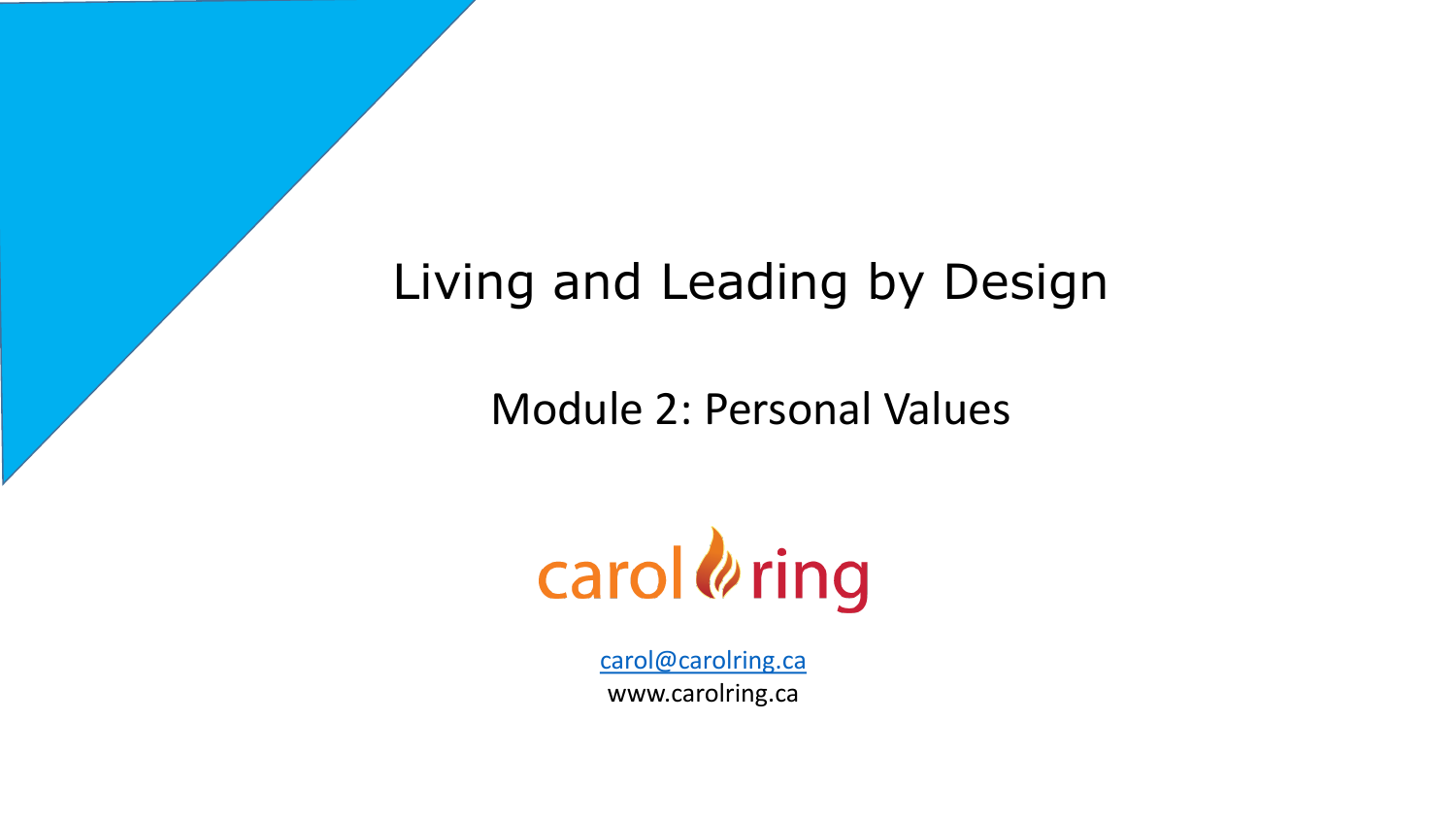### **Take the ride to discover your personal values**

Today, I invite you to participate in one of the exercises from my IGNITE Your Culture program – The Maze.

When wandering through a maze, you can get lost in no time. You may find yourself continually walking into dead ends, spinning around in circles, feeling as though you don't know where to turn. It can be very difficult to see the light at the end of the tunnel.



Life can often feel like wandering through a maze with the lights off. Having a clear set of values can help you navigate towards those things that mean the most to you. Knowing what your personal values are helps you to reduce backtracking and stay out of the thorny areas of duties that sap your energy.

Instead of being overwhelmed by all the possibilities, honoring your values will keep you on a straight path towards your success.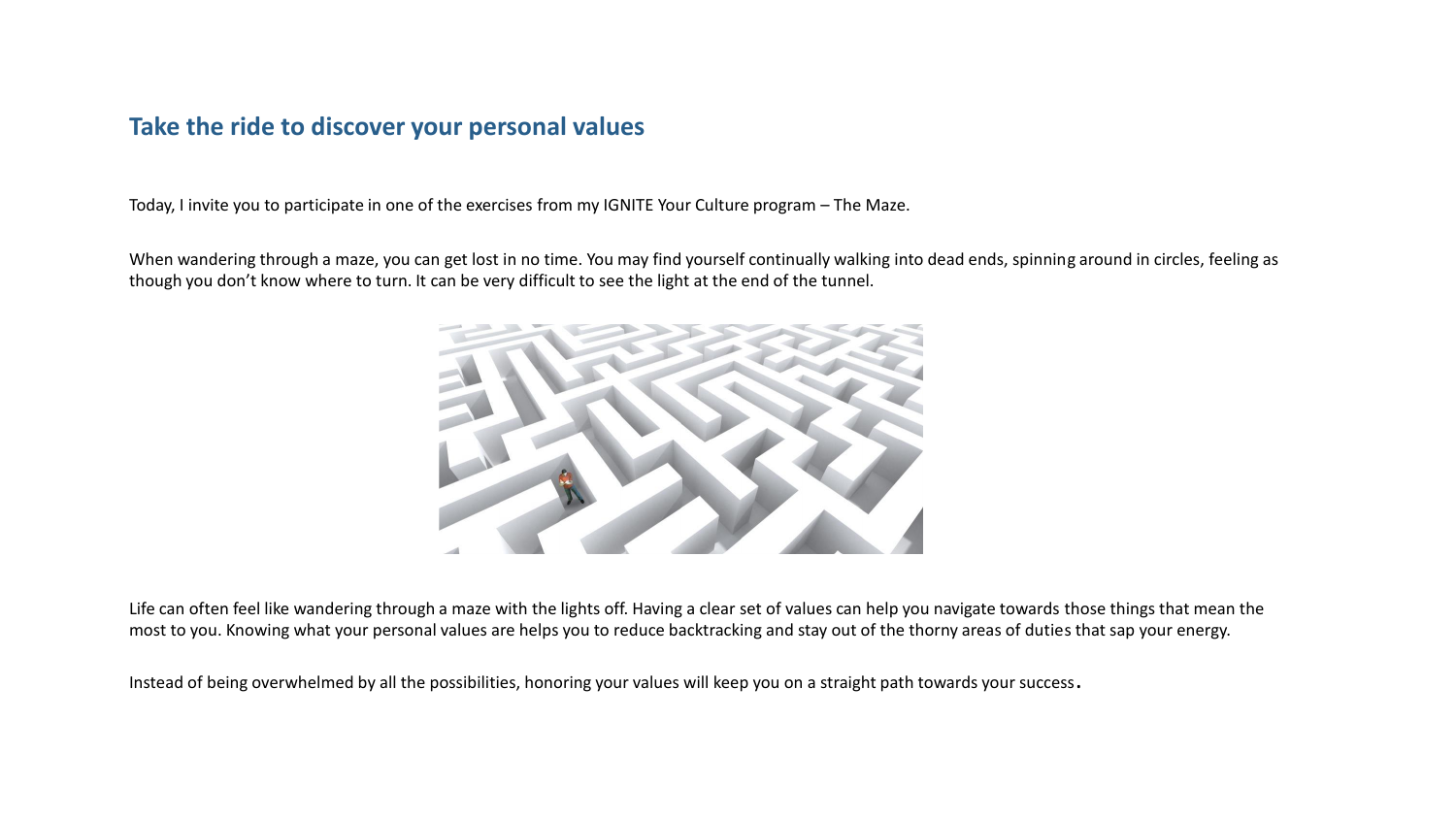#### **Instructions:**

1. Review the list of values below and check off the words that resonate for you. This is not about the values you'd like to have, or think you should have. There are nor right or wrong values. Select all the words that you feel connected to.

| <b>Risk</b>          | Grace                     | <b>Togetherness</b> | Accomplishment         |
|----------------------|---------------------------|---------------------|------------------------|
| $\Box$               | $\Box$                    | $\Box$              | $\Box$                 |
| Impact               | Serve                     | Empathize           | Travel                 |
| $\Box$               | $\Box$                    | $\Box$              | $\Box$                 |
| Design               | Learn                     | Relate with God     | Faith                  |
| $\hfill \square$     | $\Box$                    | $\Box$              | $\Box$                 |
| <b>Sensations</b>    | Guide                     | Educate             | Competition            |
| $\Box$               | $\Box$                    | $\Box$              | $\Box$                 |
| Expert               | Have fun                  | Triumph             | Community              |
| $\Box$               | $\Box$                    | $\Box$              | $\Box$                 |
| Wealth               | Attractiveness            | Family              | Innovation             |
| $\hfill \square$     | $\Box$                    | $\Box$              | $\Box$                 |
| Problem Solving      | Assist                    | Support             | Peace                  |
| $\Box$               | $\Box$                    | $\Box$              | $\Box$                 |
| Imagination          | <b>Social Interaction</b> | Be passionate       | Respect                |
| $\Box$               | $\Box$                    | $\Box$              | $\Box$                 |
| To glow              | Cause                     | Instruct            | Cooperation            |
| $\Box$               | $\Box$                    | $\Box$              | $\Box$                 |
| Honesty              | Sensual                   | Score               | Arts                   |
| $\Box$               | $\Box$                    | $\Box$              | $\Box$                 |
| Gamble               | Being alone               | Harmony             | Power and authority    |
| $\Box$               | $\Box$                    | $\Box$              | $\Box$                 |
| Stimulate            | Physical challenge        | Enlighten           | Locate                 |
| $\Box$               | $\Box$                    | $\Box$              | $\Box$                 |
| Conceive             | Uncover                   | Win over            | Flexible work schedule |
| $\Box$               | $\Box$                    | $\Box$              | $\Box$                 |
| Freedom              | Inspire                   | Take risk           | Creativity             |
| $\Box$               | $\Box$                    | $\Box$              | $\Box$                 |
| Set standards        | Play games                | Loyalty             | Experiment             |
| $\Box$               | $\Box$                    | $\Box$              | $\Box$                 |
| Courage              | Quality                   | Fame                | Privacy                |
| $\Box$               | $\Box$                    | $\Box$              | $\Box$                 |
| Encourage            | Improve                   | Danger              | Facilitate             |
| $\Box$               | $\Box$                    | $\Box$              | $\Box$                 |
| Assemble             | Magic                     | Stability           | Independence           |
| $\Box$               | $\Box$                    | $\Box$              | $\Box$                 |
| To feel good         | Influence                 | Money               | Integrity              |
| $\Box$               | $\Box$                    | $\Box$              | $\Box$                 |
| Be entertained       | Venture                   | Truth               | Decisive               |
| $\Box$               | $\Box$                    | $\Box$              | $\Box$                 |
| Coach                | Minister to               | Dominate field      | Achievement            |
| $\Box$               | $\Box$                    | $\Box$              | $\Box$                 |
| Friendship<br>$\Box$ |                           |                     |                        |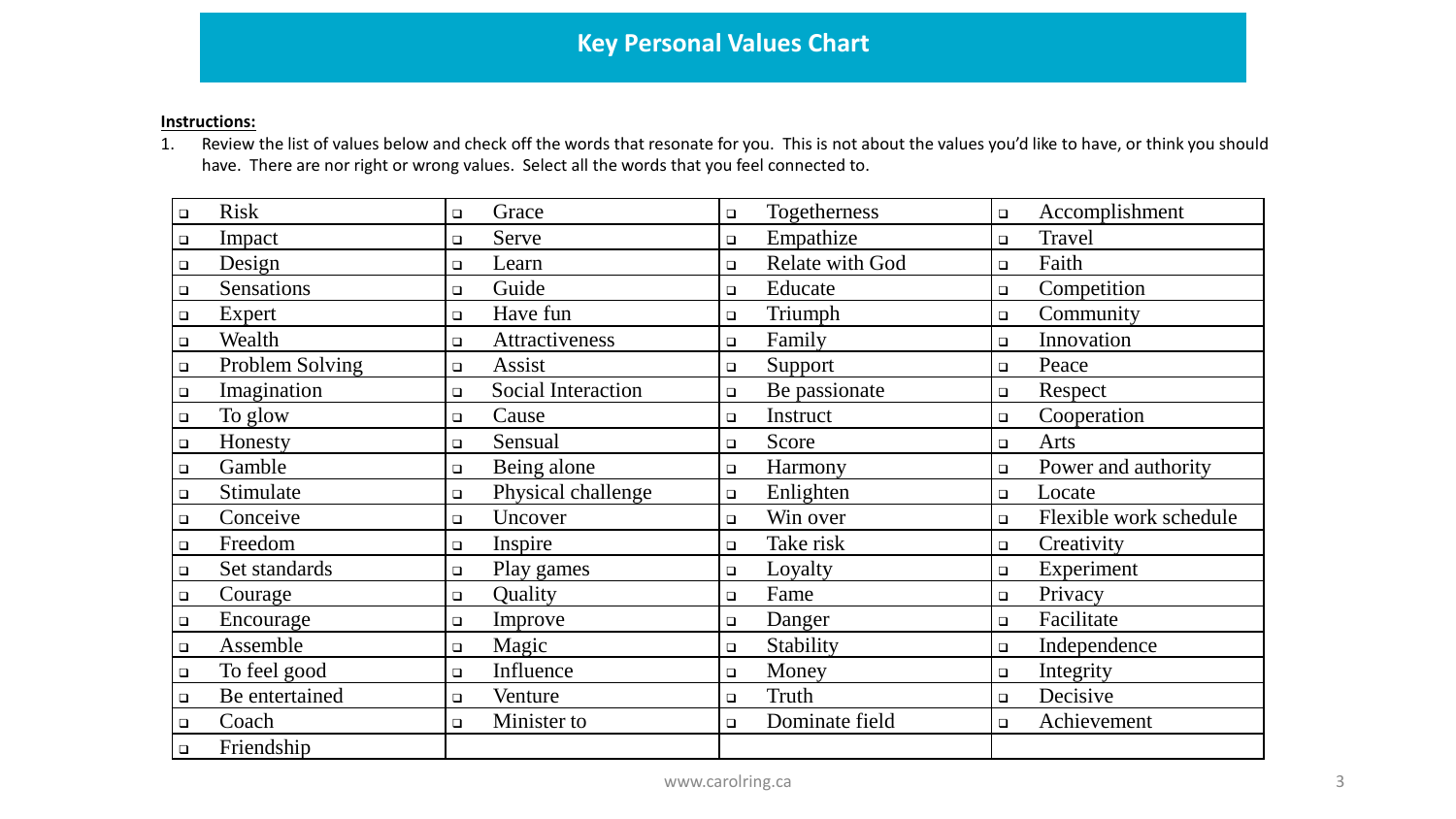#### **Instructions:**

It's very important you follow these steps in order:

- 1. From the list you marked off, look for words that have similar meanings. You'll find there are themes within the words you selected. For example you may have selected integrity, honesty and respect and for you these words have a similar feel. Pick a word and place it on line 1. Find other words from the values you selected that might go with this word. If you have a word that doesn't fit, put it on line 2 and start another theme. You will probably find you have  $4 - 6$  themes
- 2. Once you have your themes described on the left, think about one word (a person, place or thing) that will remind you of this theme. Now you only have 4 – 6 words to remember rather than the entire list.

| <b>Step 1: Grouping Key Values</b>               | Step 2: Theme |
|--------------------------------------------------|---------------|
| 1. <i>(example: respect, honesty, integrity)</i> | Ghandí        |
| 2.                                               |               |
| 3.                                               |               |
| 4.                                               |               |
| 5.                                               |               |
| 6.                                               |               |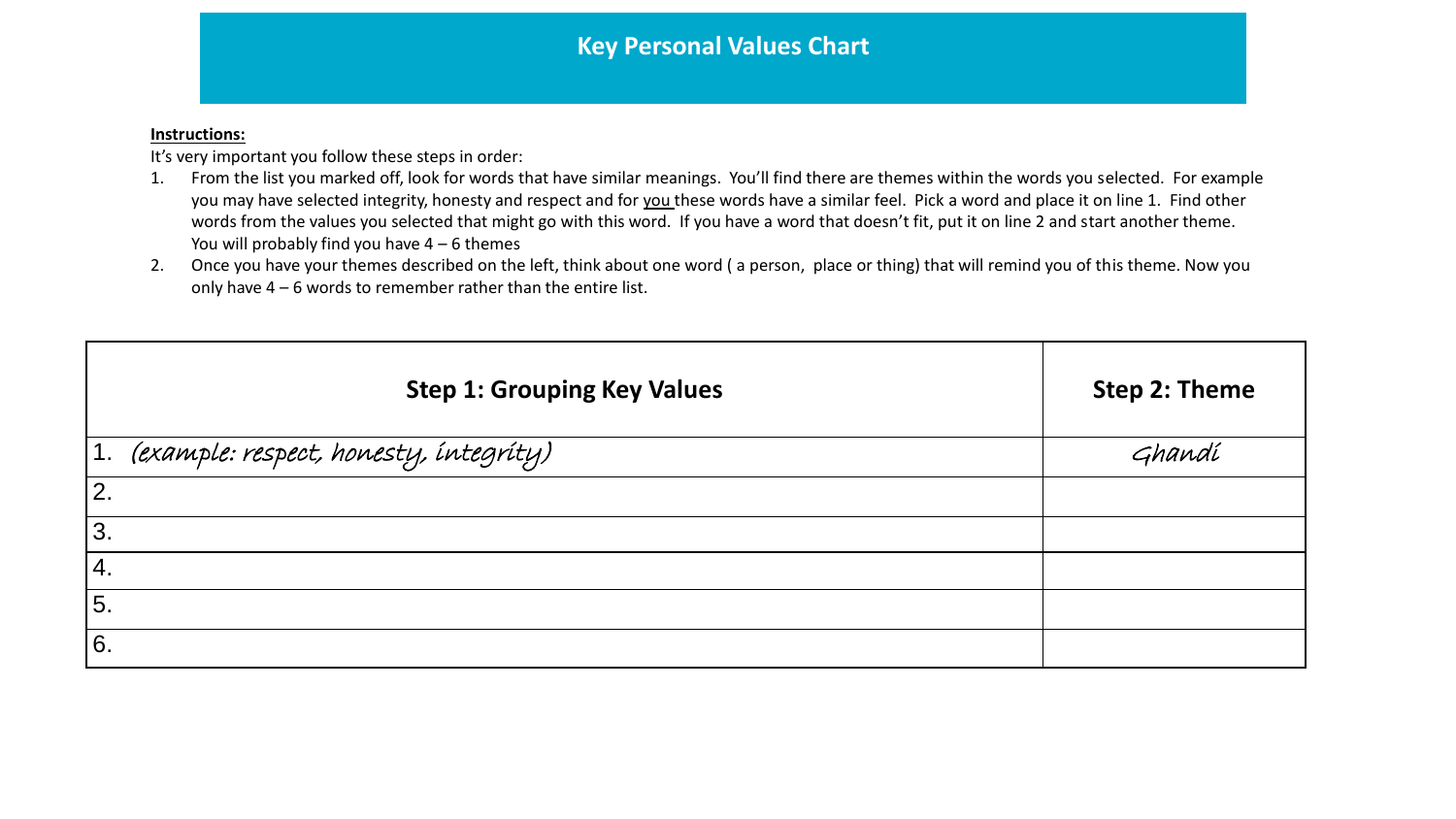### **Personal Values Exercise Fuel for Thought**

Where in your life are you currently honouring these values?'  $\blacktriangleright$ 



What could you say no to, now that you're clear about what's important to you?  $\blacktriangleright$ 

What activities could you start that would allow you to be even more aligned with your personal values?  $\blacktriangleright$ 

- When you get stressed, get curious about what value of yours in not being honoured. ➤
	- 1. Recognize that it's temporary
	- 2. Attempt to change it
	- 3. Permanently leave the situation